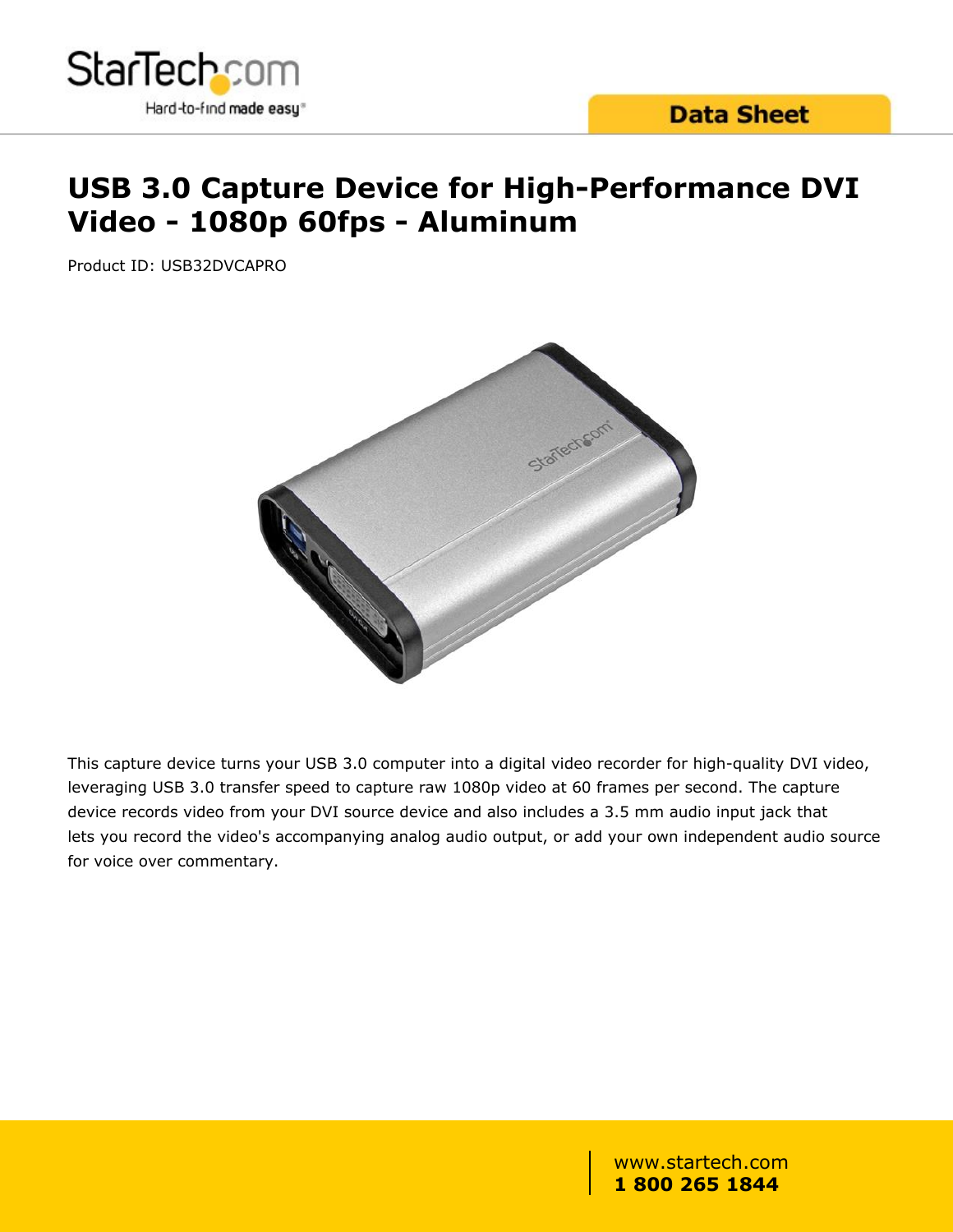

## **Data Sheet**



#### **Seamless picture quality at 1080p 60 FPS**

Record lossless video at 60 FPS, ensuring every frame of content is saved, unlike 30-frame-persecond capture devices that only catch half the action. 1080p60 exactly matches the output of most computer video cards, which is great for recording the output from your PC, server, or POS station, when creating software training and tutorial videos. With support for 1080p video, you can ensure crystal-clear capture quality at high-definition resolution, and create high-quality video to distribute internally throughout your business or distribution over the internet.

### **Use your own software, with DirectShow compatibility**

This USB capture card is capable of capturing lossless raw video, making it compatible with Microsoft® DirectShow. With raw video capture, you can record video using your preferred third-party DirectShow software such as Open Broadcaster Software (OBS).

### **H.264 encoding for wide device compatibility**

The software that's included with the capture card encodes in H.264 -- the most widely adopted video codec in the world. H.264 encoding capability ensures the video files you save will be compatible with almost any video player, such as the media software on your PC, Mac, iOS or Android™ devices, with no editing or converting needed. H.264 is also widely supported by most software titles, including Adobe Premiere® and Windows Media® Encoder.

The USB32DVCAPRO is backed by a 2-year StarTech.com warranty and free lifetime technical support.

www.startech.com **1 800 265 1844**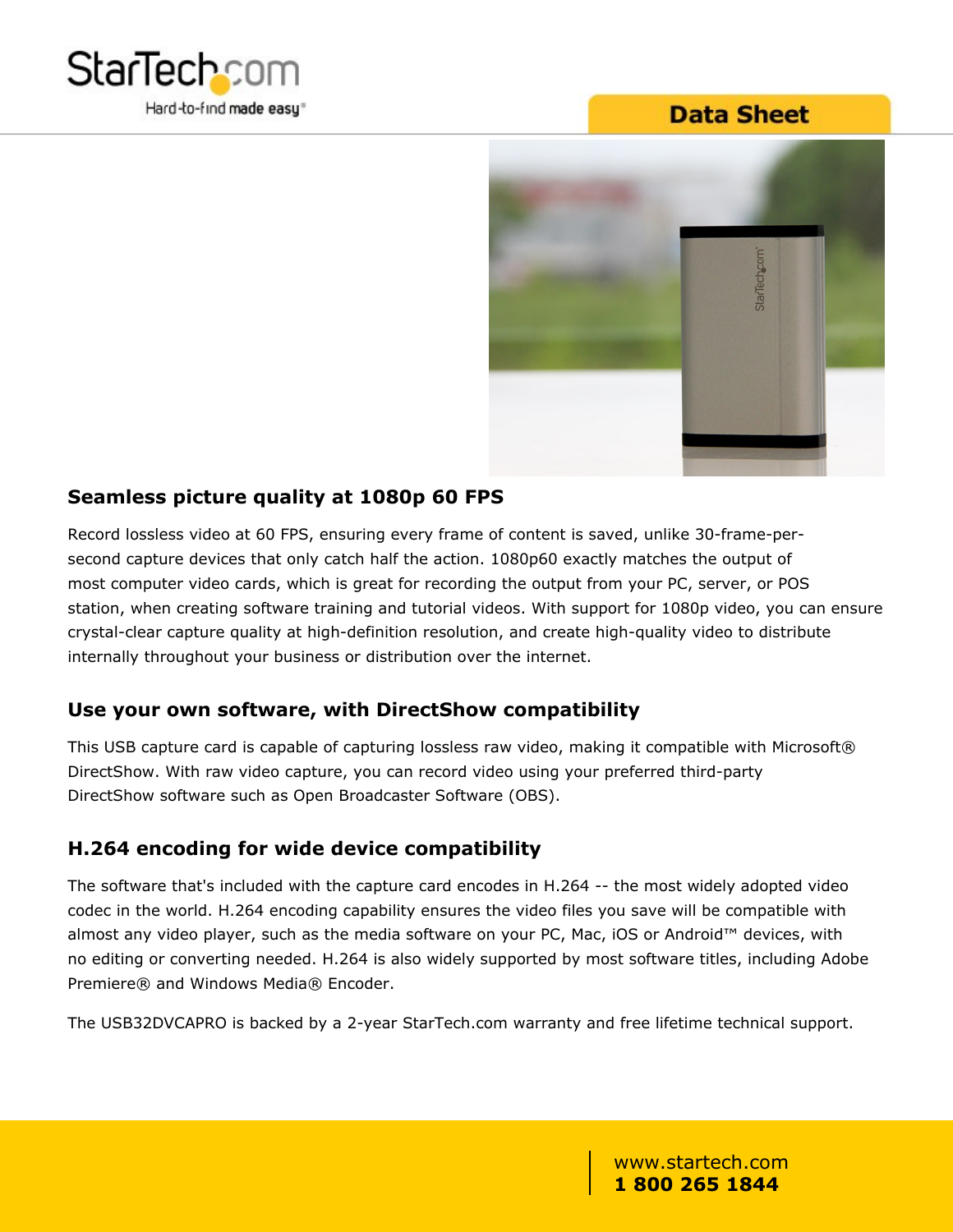

## **Data Sheet**

#### **Certifications, Reports and Compatibility**









#### **Applications**

- Record video for training and tutorial purposes from technologies that output DVI
- Capture raw, uncompressed video using your preferred DirectShow compatible software

#### **Features**

- Seamless picture quality with USB 3.0 bandwidth enabling you to capture 1080p video at 60 FPS
- Wide device playback support with H.264 encoded video files
- Use your own capture software, with lossless raw video capture ensuring DirectShow compatibility
- Separate 3.5 mm audio input